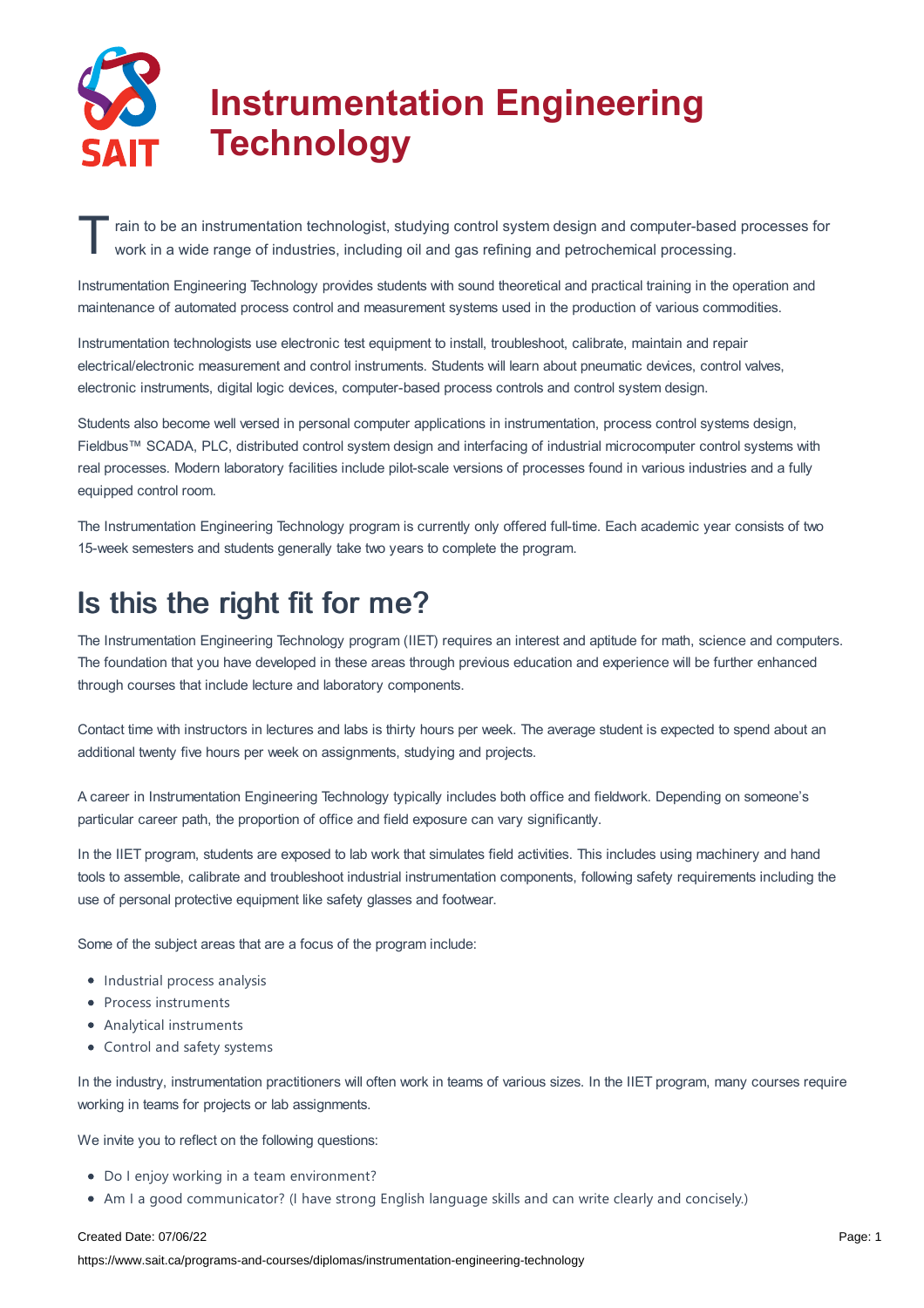- Am I a self-starter who likes to think critically through problems and challenges?
- Am I adaptable?

The IIET program is designed to provide teaching, or the delivery of information to students, at the beginning of the program, but evolves to more of a coaching role, where students learn more independently. This requires students to take more initiative and responsibility for their learning, with instructors available as a resource, as they progress through the program.

Students will have to secure their own job after graduation. Assistance is available on resumé writing and interviewing for a position. Networking opportunities with industry are available through the program. Students are encouraged to be active in their student club, to develop the soft skills that are important to a successful career and to access additional opportunities to network with industry.

## Accreditation

Technology Accreditation Canada (TAC) nationally accredits the Instrumentation Engineering Technology program at the Engineering Technologist level.

Students are eligible for membership in the Association of Science and Engineering Technology Professionals in Alberta (ASET) and the International Society of Automation (ISA).

## **Credentials**

After successfully completing this program, graduates will receive a SAIT diploma in Instrumentation Engineering Technology.

## Admission and selection

### Application dates

Applications are accepted until the program start date but are subject to change.

**Fall 2022 start:** applications are open Oct. 6, 2021.

### Program requirements

Completion of the following courses or their equivalents:

- At least 60% in Math 30-1 or Pure Math 30, or 75% in Math 30-2
- At least 60% in English Language Arts 30-1 or 75% in English Language Arts 30-2
- At least 60% in Physics 20
- At least 60% in Chemistry 20

All applicants must demonstrate English Language [Proficiency](https://www.sait.ca/admissions/before-you-apply/english-proficiency) prior to admission, including students educated in Canada.

SAIT accepts high school course [equivalents](https://www.sait.ca/admissions/before-you-apply/high-school-course-equivalencies) for admission. If you don't meet the requirements, consider Academic [Upgrading.](https://www.sait.ca/programs-and-courses/academic-upgrading)

SAIT evaluates international documents for admissions. After you've applied, consider our [international](https://www.sait.ca/admissions/after-you-apply/international-document-assessment) document assessment service if your education is from outside of Canada.

### Direct entry: four-step process

**Step 1:** Read the program information to see the qualities needed for student success.

**Step 2:** Ensure that you meet all of the admission requirements listed above.

**Step 3:** [Apply](https://www.sait.ca/admissions/apply) to Instrumentation Engineering Technology and submit your transcripts and/or [anticipated](https://www.sait.ca/admissions/after-you-apply/transcripts-and-supporting-documents) final grades.

#### Created Date: 07/06/22

https://www.sait.ca/programs-and-courses/diplomas/instrumentation-engineering-technology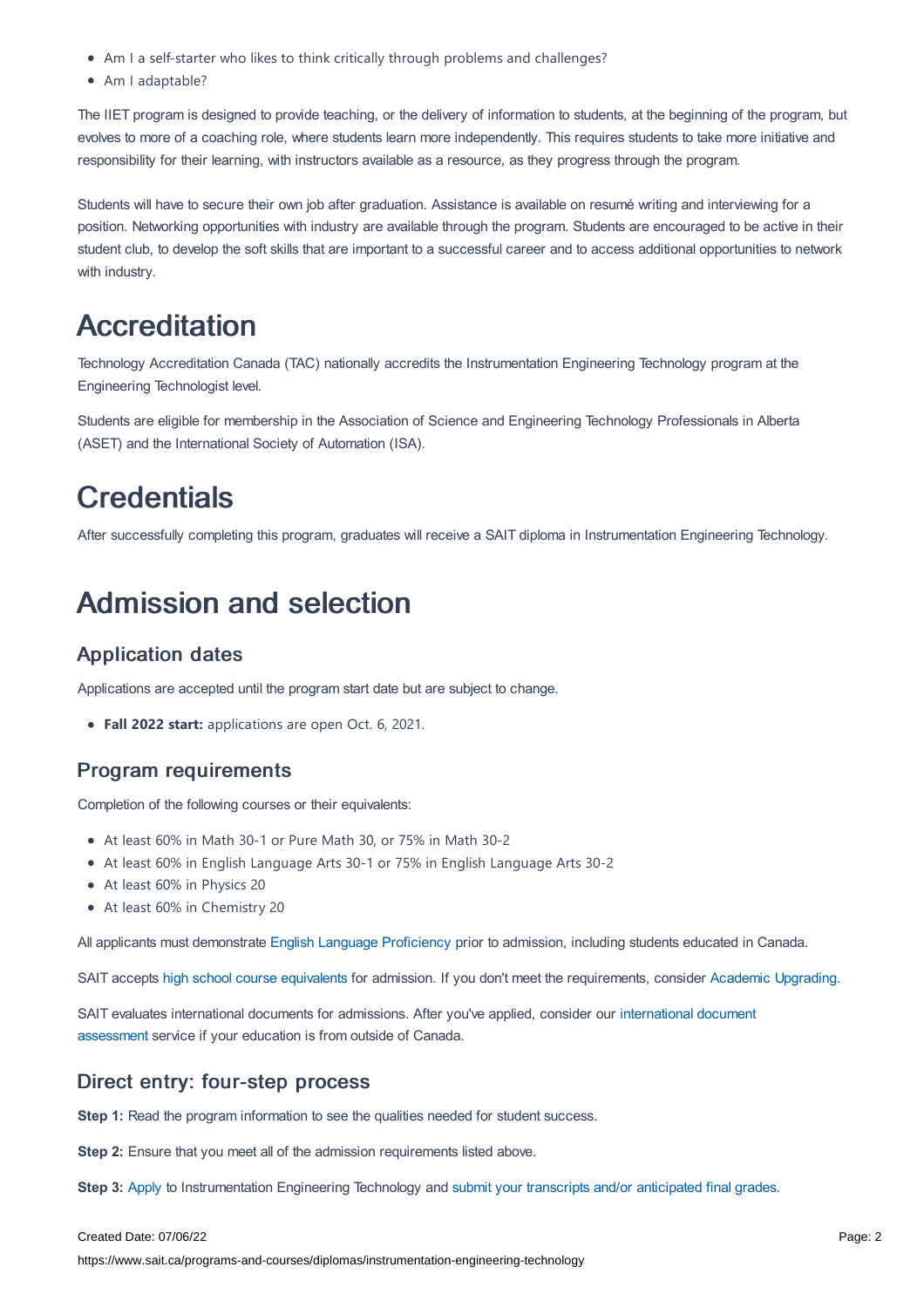Admission will be extended on a first-qualified, first-offered basis until the program is full.

**Step 4:** Find out how to monitor your application status after you [apply](https://www.sait.ca/admissions/after-you-apply/tracking-your-application).

Failure to meet anticipated final grades will result in offers being rescinded.

#### Reserved seats

Four seats are reserved for applicants who have completed and obtained a minimum of 70% in each of the following Career and Technology Studies courses:

- 1. PRS1010 Overview of Alberta Geology
- 2. PRS1020 Non-renewable Resources
- 3. PRS1060 Consumer Products and Services
- 4. PRS2030 Non-Conventional Hydrocarbon Exploration
- 5. PRS2060 Refining Hydrocarbons

### Communication during admission

Email is the primary source of communication during the selection process. Ensure your personal email account is managed appropriately to receive our emails, files and communications. We recommend you add the [macphail.students@sait.ca](https://sait.camailto:macphail.students@sait.ca) domain to your safe senders' list or you risk missing critical email messages.

## Costs 2022/23

### Domestic tuition and fees

Cost per credit: \$178

| Year | <b>Number of semesters</b> | <b>Tuition fees</b> | <b>SAIT fees</b> | Saitsa fees* | <b>Total</b> |
|------|----------------------------|---------------------|------------------|--------------|--------------|
|      |                            | \$5,340             | \$916            | \$553        | \$6,809      |
|      |                            | \$5,340             | \$916            | \$553        | \$6,809      |

### International tuition and fees

Cost per credit:

#### \$603.83

| Year | <b>Number of semesters</b> | <b>Tuition fees</b> | <b>SAIT fees</b> | Saitsa fees* | Total       |
|------|----------------------------|---------------------|------------------|--------------|-------------|
|      |                            | \$18,114.90         | \$916            | \$553        | \$19,583.90 |
|      |                            | \$18,114.90         | \$916            | \$553        | \$19,583.90 |

\*Maximum fee. Actual fees may be less and are based on the number of credits a student takes per semester and whether they opt-out of health and dental benefits.

#### SAIT fees

- Campus athletic and recreation fee: \$196
- Universal transit pass (Upass): \$320
- Student support fee: \$200
- Student technology fee: \$200

#### Created Date: 07/06/22